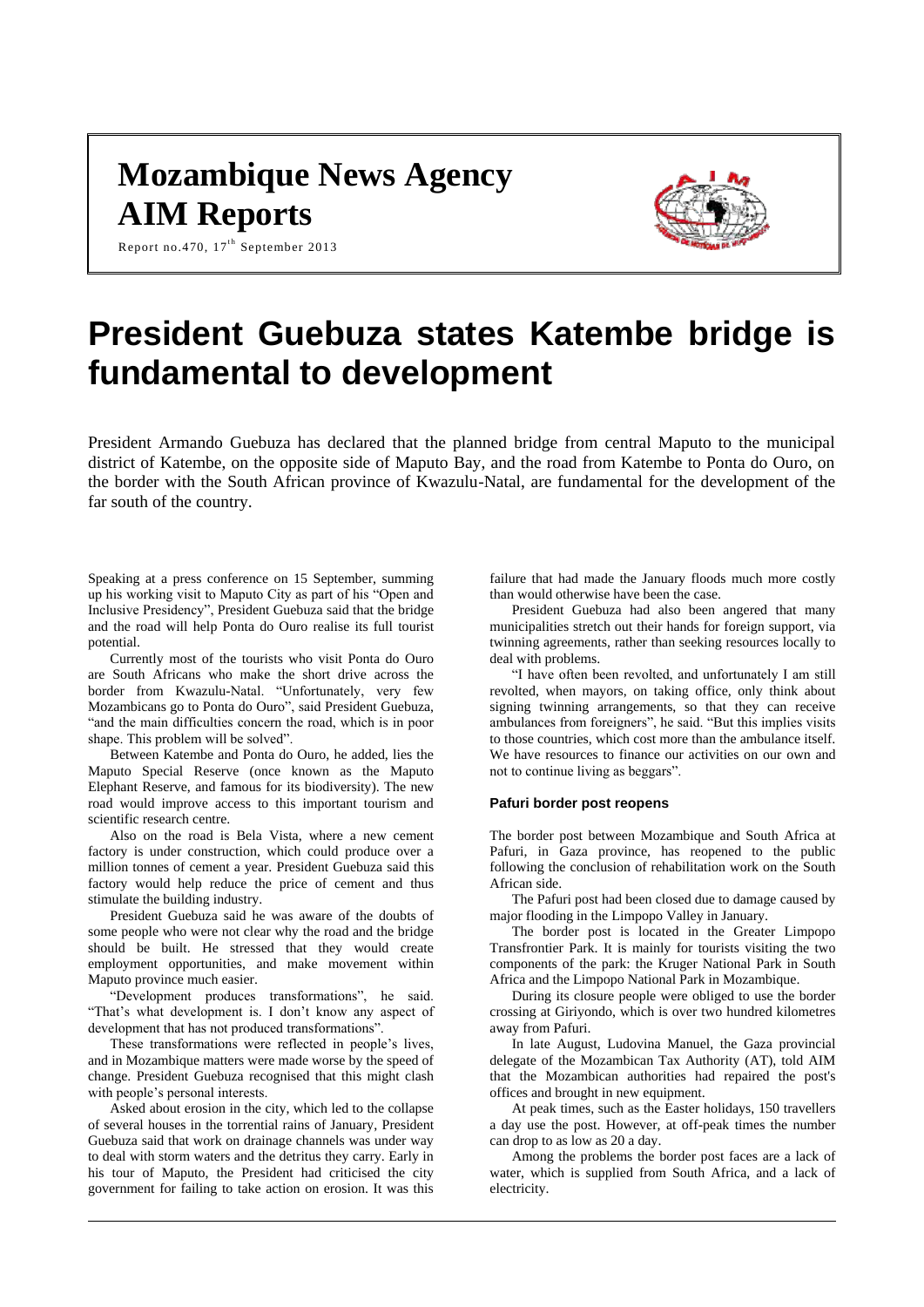#### **Distrust surfaces at public meeting on LNG plant**

Public consultation over major economic projects can be a stormy affair, with unpleasant surprises, as government officials in the northern province of Cabo Delgado found on 13 September when a consultation meeting degenerated into a shouting match.

A government delegation, led by the Cabo Delgado permanent secretary, Lina Portugal, went to the village of Quitupo, in Palma district, to discuss the project of the American company Anadarko to set up a natural gas liquefaction plant.

Quitupo is in the area (covering 7,500 hectares) allocated by the government for the liquefaction plant. If the project goes ahead, the village will cease to exist.

"It's in the government's interest to inform the people about everything that's going to happen", declared Lina Portugal at the start of the meeting.

In the first place, that meant explaining the land ownership issue, undertaking a census of the entire area, and choosing community representatives for the Technical Commission.

So far, nobody at Quitupo has been resettled – that will be impossible until the Technical Commission is up and running and the census has been carried out.

Anadarko's preliminary estimate is that 1,500 households will have to be moved from Quitupo and other communities.

Within a few minutes of the start of the meeting, it became clear that there was deep distrust among the Quitupo community. One man claimed that a land title (DUAT) to the Quitupo area had been given to Anadarko, without any prior consultation with the community.

The provincial director of agriculture, Mariano Jone, explained that, in reality, the DUAT has been issued in the name, not of a private American company, but of the publicly-owned Mozambican Hydrocarbon Company, ENH, which has a stake in all oil and gas exploration activities.

Furthermore, it was untrue that there had been no consultation. In August 2012 a consultation on precisely this issue had been held at Quitupo. "Some of those present here today signed the minutes of that meeting", said Jone.

Noisy dissent among the audience grew louder. The villagers seemed to be denying either that there had ever been such a meeting or that they had been present. Their minds were not changed when they were shown photographs of the August 2012 meeting.

Jone showed the meeting the August 2012 minutes. The law requires a minimum of five signatures, and there were eleven signatures on these minutes.

As he read the names out, the meeting became ever more rowdy. People were on their feet shouting and gesticulating – quite unlike the calm, orderly atmosphere of most official meetings in Mozambique. Some of those who signed in August 2012 were not present. Others denied they had signed. Three men claimed that, since they are illiterate, they couldn't have signed. Even the community leader, Luis Abdala, whose name topped the list of signatures, denied he had been present.

Government and ENH officials who had been at the 2012 meeting were astonished. They remembered that Abdala had been there and had signed.

Regardless of who signed the 2012 minutes, the meeting showed considerable distrust among the community – perhaps best expressed by one man who claimed that those who signed minutes were "selling the land".

The government delegation knew that similar accusations had been made against Abdala. "We shouldn't argue that when the community leader goes to Pemba (the provincial capital), he's selling Quitupo", urged the Palma district administrator, Pedro Jemusse. "There's a problem of trust that we have to cultivate among ourselves".

He told the villagers, who mostly make their living from small scale fishing, that "resettlement is not going to happen today or tomorrow. It is in the future. Nobody's going to stop fishing because of this".

Lina Portugal denied rumours that the government is to move the entire village to Pundanhar, 50 kilometres inland. Fishermen would continue to live near the coast, she said.

One simplistic theory is that the Quitupo villagers are being manipulated by the environmental organisation Centro Terra Verde (CTV – Green Earth Centre). The villagers clearly have friendly relations with CTV, and indeed the first speaker at the meeting protested at the detention last month of CTV activist Alda Salomao.

Portugal said that Salomao had not been detained, but merely called in for questioning (although anyone hauled into a police station at 6 am may be forgiven for believing they are under detention).

Salomao "wasn't arrested" insisted Portugal. "That's why she's here with us today. If she wants to collaborate with you and with us, we're open to her doing so".

The idea that a couple of CTV activists can manipulate an entire village is far-fetched. Much more likely is a severe deficit in information and communication, creating an atmosphere in which rumours are easily spread and believed.

A further problem was the community representation on the Technical Commission. There are ten representatives – but they were all handpicked by Luis Abdala, rather than being elected. They are all men, and mostly elderly.

This was unacceptable to the government. Lina Portugal insisted that the community representatives must include women and young people. "We have agreed that this group is not yet complete", she said. "We have to complete it so that we can continue to work with it".

Later, Portugal told AIM she feared that the Quitupo villagers had been influenced by the bungled resettlement at Cateme, in the western province of Tete.

People resettled from the area of the open cast coal mine in Moatize operated by the Brazilian company Vale were rehoused in Cateme. However, the houses were shoddily built, without proper foundations, and the villagers complained they had no access to good agricultural land and of the long distance they had to travel to reach Moatize. The result was a series of protests.

Lina Portugal insisted that nothing of the sort would happen in Cabo Delgado. The provincial government was committed to implementing the resettlement directives published in August 2012 (i.e. several months after the Cateme fiasco).

These directives state that in resettlement "all those affected have the right to conditions that are equal to or better than their previous standard of living". Those resettled should also enjoy the possibility "of benefitting directly from the undertaking (in this gas the gas liquefaction plant) and its socio-economic impacts".

Resettling people in new areas must also "take into account access to means of subsistence, social services and available resources". The income of resettled households must be at least as large as it was prior to resettlement.

Jemusse recognised that "we have to hold a lot of meetings", and a government delegation was due to return to Quitupo on Monday, and try to persuade the villagers that nobody will lose out because of the construction of the liquefaction plant.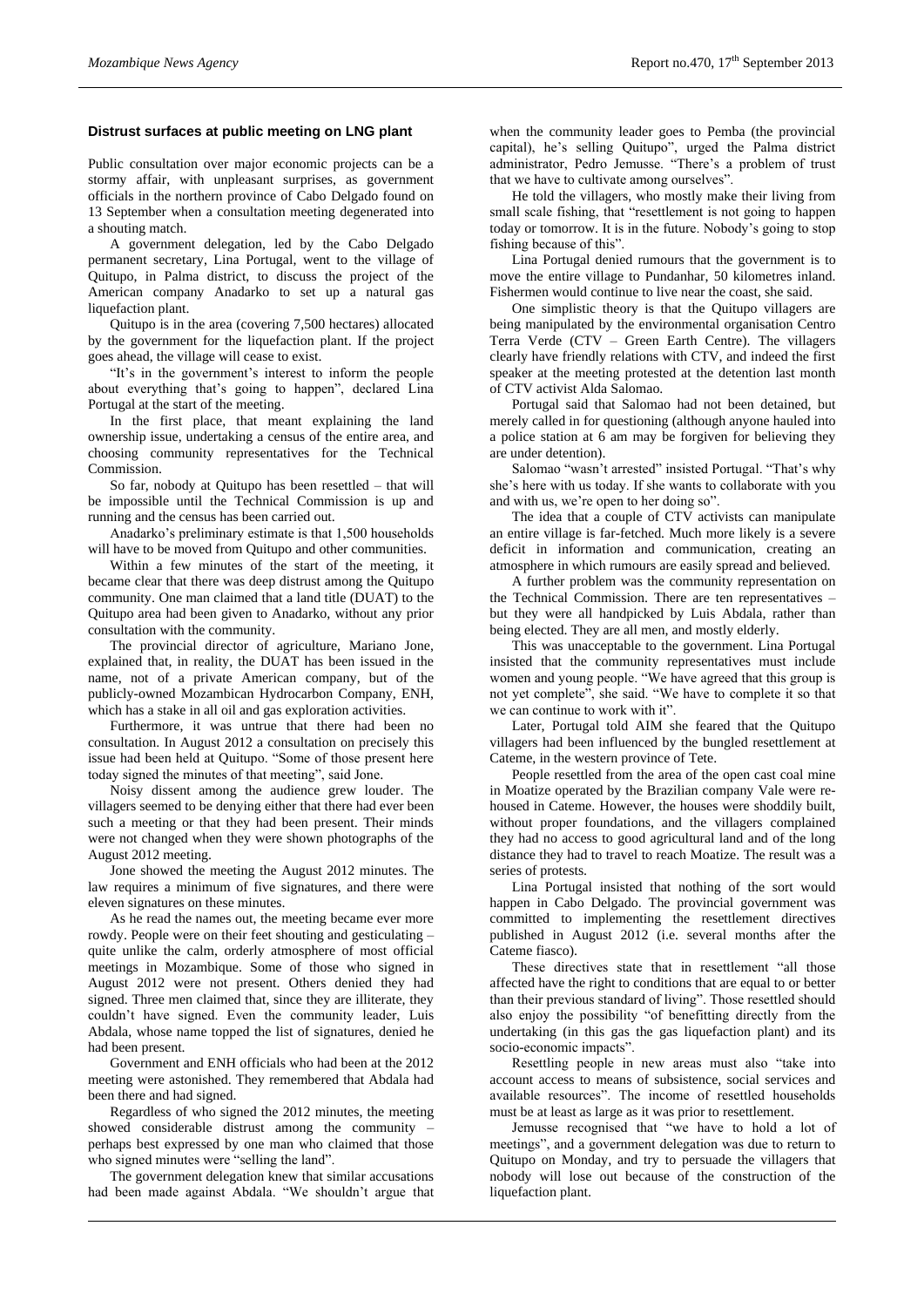#### **Economy grows 6.5 per cent**

The Mozambican economy grew by 6.5 per cent in the first half of this year, compared with the same period in 2012, according to the balance sheet on the government's 2013 Economic and Social Plan.

The document was presented on 16 September at a session of the Development Observatory, which brings together representatives of the government, civil society and the international community.

It shows that the strongest areas of growth were financial services (23.3 per cent), mining (22 per cent) and government services (16.2 per cent), all well in excess of their annual targets of 17.7, 18.6 and 4.1 per cent respectively.

The agriculture and livestock sector grew at 5.3 per cent (compared with an annual target of 4.6 per cent).

Other sectors were disappointing. Electricity production fell by 22 per cent, instead of growing by 5.7 per cent. Manufacturing grew by 4.8 per cent, against a target of 5.8 per cent, while construction grew by 1.9 per cent rather than the desired 5.6 per cent.

The document notes that the floods of January and February were a constraint on economic growth, and forced the government to revise its forecast for the GDP growth rate down from 8.4 to seven per cent.

Introducing the document, the Minister of Planning and Development, Aiuba Cuereneia, said that the floods had posed a serious challenge in rebuilding damaged infrastructure. Nonetheless, immediate work on flood damaged roads allowed traffic to return to normal within three months.

Cuereneia was convinced that the revised growth target of seven per cent would be met. In other areas, the government also seems certain to meet its target – thus, in the first six months of the year, the average 12 monthly inflation rate was three per cent. The government should thus have little difficulty in reaching the annual target of an inflation rate of no more than 7.5 per cent, particularly since in July and August, months not covered by the report, prices continued to fall.

In the first quarter of the year, exports reached \$995.9 million– just over 25 per cent of the annual target of \$3.95 billion.

State revenue from January to June was 55.48 billion meticais (about \$1.86 billion), 48.7 per cent of the annual target. Since more taxes are usually collected in the second half of the year than in the first half, it seems certain that the revenue target will also be met.

Cuereneia said that, in the first half of the year, 106,854 new jobs were created, and 263 investment projects approved. The total investment envisaged in these projects is \$2.56 billion, and if they come to fruition, they could create 16.830 jobs.

As for the social areas, Cuereneia said there are now over 4.65 million pupils in primary education, and almost 80 per cent of six year old children are enrolled in first grade. 6,228 new teachers were recruited this year, which reduced the pupil/teacher ratio to 63 pupils per teacher. However, the target for this year is a ratio of 61 to one.

In health, 52 per cent of all children under 12 months of age received complete vaccinations. To reach the target, this must be raised to 78 per cent by the end of the year. Antiretroviral treatment, which prolongs the lives of HIV-positive people has now reached 359,129 adults and 32,853 children.

As for the coming year, Cuereneia said the government's main macro-economic targets were a GDP growth rate of eight per cent, and an inflation rate no higher than 5.6 per cent, while the value of the country's exports should reach \$4.774 billion.

Speaking on behalf of Mozambique's cooperation partners, the United Nations interim resident representative, Koenraad Vanormelingen, congratulated the government for its success in reducing child mortality. It has already reached the Millennium Development Goal of reducing the under-five mortality rate by two thirds between 1990 and 2015.

However, chronic malnutrition, he said, "remains an enormous challenge". Very large numbers of Mozambican children show low height for their age – which is the classic symptom of chronic malnutrition. The figures for 2011 indicated that around 43 per cent of children were suffering from "moderate chronic malnutrition, which could have an impact on their psychological and physical development throughout their lives".

Vanormelingen also called for major job creation efforts. Although 106,000 new jobs had been created in the first six months of the year, this came nowhere near absorbing the 300,000 or so young people who enter the labour market every year.

The interventions from civil society representatives concentrated on education, and the need to improve its quality. "There are increasing questions about the quality of education", said Humberto Zaqueu. "There are complaints from employers about the skills of Mozambican labour, so that they prefer to hire foreign workers".

He said that a survey of 44 districts showed that there are no longer any "minimum requirements" from pupils in the schools, and too many subjects were taught in the early grades.

His solution was the retrograde one of returning to an exam-based system. He claimed that the current system whereby exams are only held at the end of each educational cycle "provokes laziness" among the pupils.

He also wanted to restrict the use of mother tongues in education. Bilingual teaching, he said, "can be used in some parts of the country where it is very important, but in most cases it creates factors of laziness and holds up quality".

#### **Shoprite fined for selling expired goods**

The Mozambican government's National Inspectorate of Economic Activities (INAE) has fined supermarkets belonging to the South African Shoprite group for selling expired goods.

The shops are located in Maputo, the neighbouring city of Matola, the central city of Chimoio and the southern town of Boane.

The Shoprites in Maputo city and province have been fined 1.041.325 meticais (\$35,000), whilst the Shoprite in Chimoio has been fined 1,153,542 meticais.

INAE General Inspector Jose Rudolfo told a press conference that on 9 and 10 September the shops were closed so that inspectors could carry out thorough checks. As a result, fines have been imposed and tighter controls put in place.

Rudolfo pointed out that for the next ninety days INAE officials will be in place in the store's warehouses to check goods entering the shops.

Some of the food found to be past its sell by date has been donated to zoos and other animal institutions, with the rest being sent for incineration.

Rudolfo stated that some Shoprite managers have been fired.

Shoprite stores in other provinces (Gaza, Sofala and Nampula) were not caught selling expired goods.